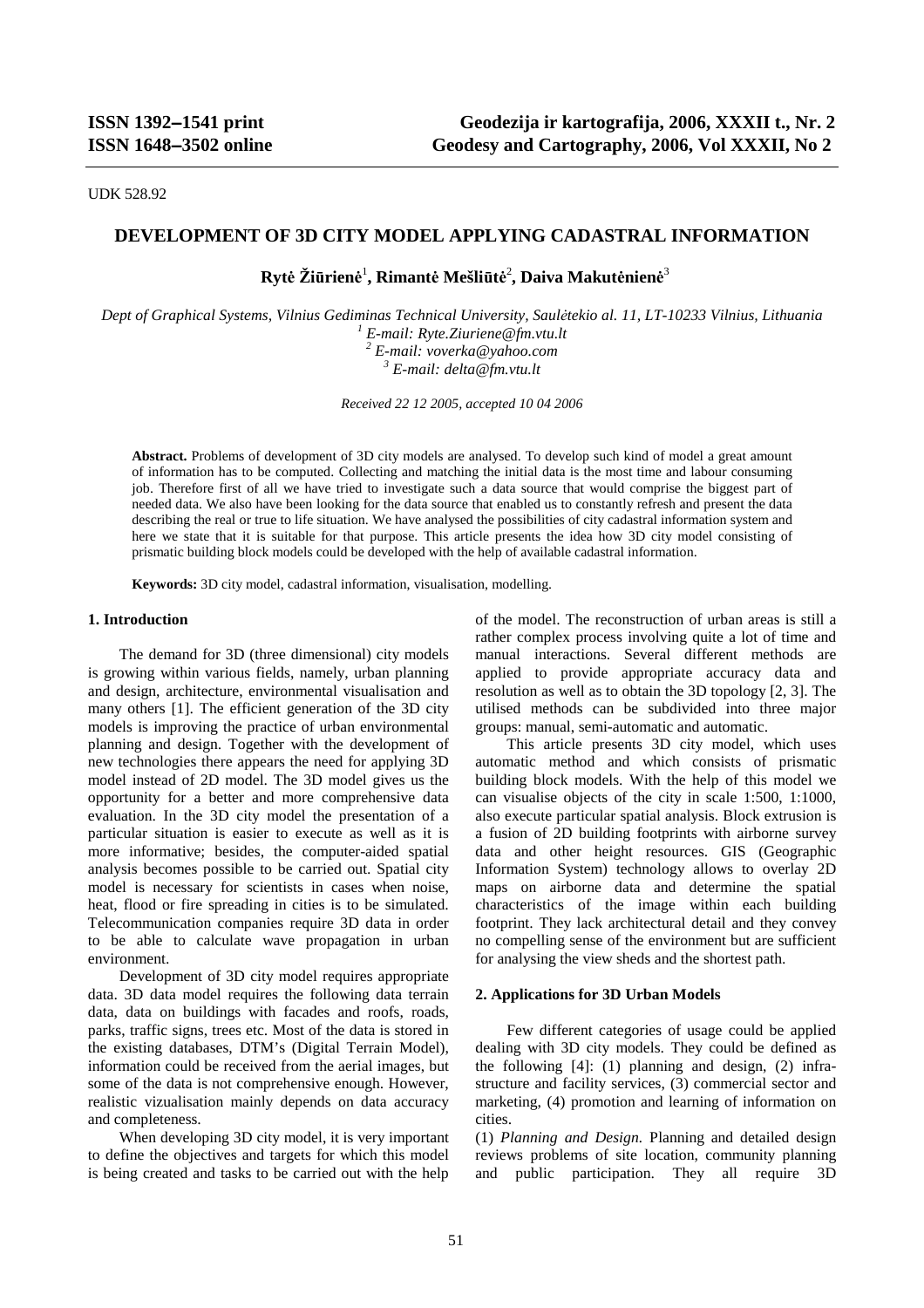visualisation, because it is the best way how to supply the information on the analysed object in the best appropriate way. The focus is upon aesthetic considerations of landscapes as well as daylight and line-of-sight. Visual representation of environmental impact is also widely supported by 3D models [5]. This concerns various kinds of hazards to be visualised and planned for, and the ways of visualising the impact of future disasters as well as local pollutants at a fine scale.

(2) *Infrastructures and Facility Services*. Urban infrastructure such as water, sewerage, and electricity provision as well as road and rail network – all require detailed 2D and 3D data for their improvement and maintenance. The analysis of sight-lines for mobile and fixed communications is also crucial in the environments dominated by high buildings in order to secure a clear reception of signals. Finally, analysis and visualisation of access routes to various locations by police, fire, ambulance and other emergency services are significant for maintaining a safe environment.

(3) *Commercial Sector and Marketing*. 2D and 3D models are effective for visualising the locations of cognate uses, spatial distribution of the clients and market demands for specific economic activities as well as the availability of space for development. They also enable the computation of detailed data concerning floor-space and land availability as well as land values and costs of development. Finally, virtual city models in 2D and 3D provide portals to virtual commerce through semirealistic entries to remote trading and other commercial domains.

(4) *Promotion and Learning of Information on Cities*. 3D visualisation offers entries to urban information hubs where users at different levels of education can learn about the city as well as to give access to other learning resources through the metaphor of the city. In particular, it provides methods for displaying the tourist attractions of cities as well as ways in which tourists and other newcomers can learn about the geography of the city.

# **3. Analysis of existing 3D city models**

3D city model is created in the following stages: starting with collecting initial data**,** finishing with visualisation of the compiled model. Alongside with the progress of technology, different ways of model development have been investigated. Below there are presented some of them, which correspond to the task solved in this paper.

In order to develop 3D city model first of all we need to have data source, which depends on chosen methods and results.

1. *Data source.* The main data source is very often considered to be material data, namely topographic maps, 2D digital maps, 2.5D digital maps, aerial photographs, ortophoto (aerial) images, terrain data or laser profiler data. Each of these sources store different amount and type of data. A data source depends on the purpose the 3D city model has been created for, the precision of created model etc.

2. *Software.* Software depends on how we create 3D city model – do we collect and process data with the existing programmes or collect data and process it with newly created programmes. For example, in Map Cube 3D city model [6] was created using Data Loading Program, Database Operating system and Data Output program. In Shah Alam Virtual City (SAVC) [7] were used ArcGIS, 3d Studio Max, Cosmo player etc. And in 3D city model of the central part Vilnius city [8] there were used ArcInfo  $8.3^{TM}$  and 3D Analyst programs.

3. *Modelling approach*. This approach has got several targets: input data (topographic maps, 2D digital maps, aerial photographs etc), methods (how do we get particular elements of 3D city model), output data (final model). For example, in Besictas Region 3D city model [9].

4. *Visualisation.* In order to achieve the highest form of visualisation, VR technology could be used. This technology is applied for 3D city viewing and processing purposes in real time. For example, Shah Alam Virtual City (SAVC) [7] the refinement process of the virtual 3D city model is done in Virtual Reality Markup Language (VRML). VRML is the ISO standard to display 3D data in the web. In MapCub3D city model [6] was created VR viewer called Urban Viewer. With the help of this viewer it's better to deal with a great amount of 3D city data, easier to operate with the data as well as draw faster.

### **4. Structure of cadastral database**

In order to create 3D city model, we need appropriate data. In this paper, cadastral data from cadastral data base were used to create 3D city model. This data is stored by SE Centre of Registers. We use this data because there has been created a good informational system in which the data are well structured, systematised. These data are always renewed and corrected and will always reflect the existing situation. Data submitted in this DB are precise as the information is judicially certified and registered in real estate registry as real estate cadastral data

We can chart data in real estate data base as follows (Fig 1).

A real estate cadastre is a set of organically and systematically ordered graphic and attributive data of immovable objects (in the national coordinate system), stored in computerised version. The data could be used individually on line or in any other way [10].

A real estate cadastral map comprises a graphic part of real estate cadastral which exhibits the place of immovable objects and its boundaries in the national coordinate system. This information is given in numbers and graphical elements.

A real estate cadastral map is worked out and corrected with the help of geo-reference DB, real estate registry data, documents compiled during the process of immovable objects formation and preparation.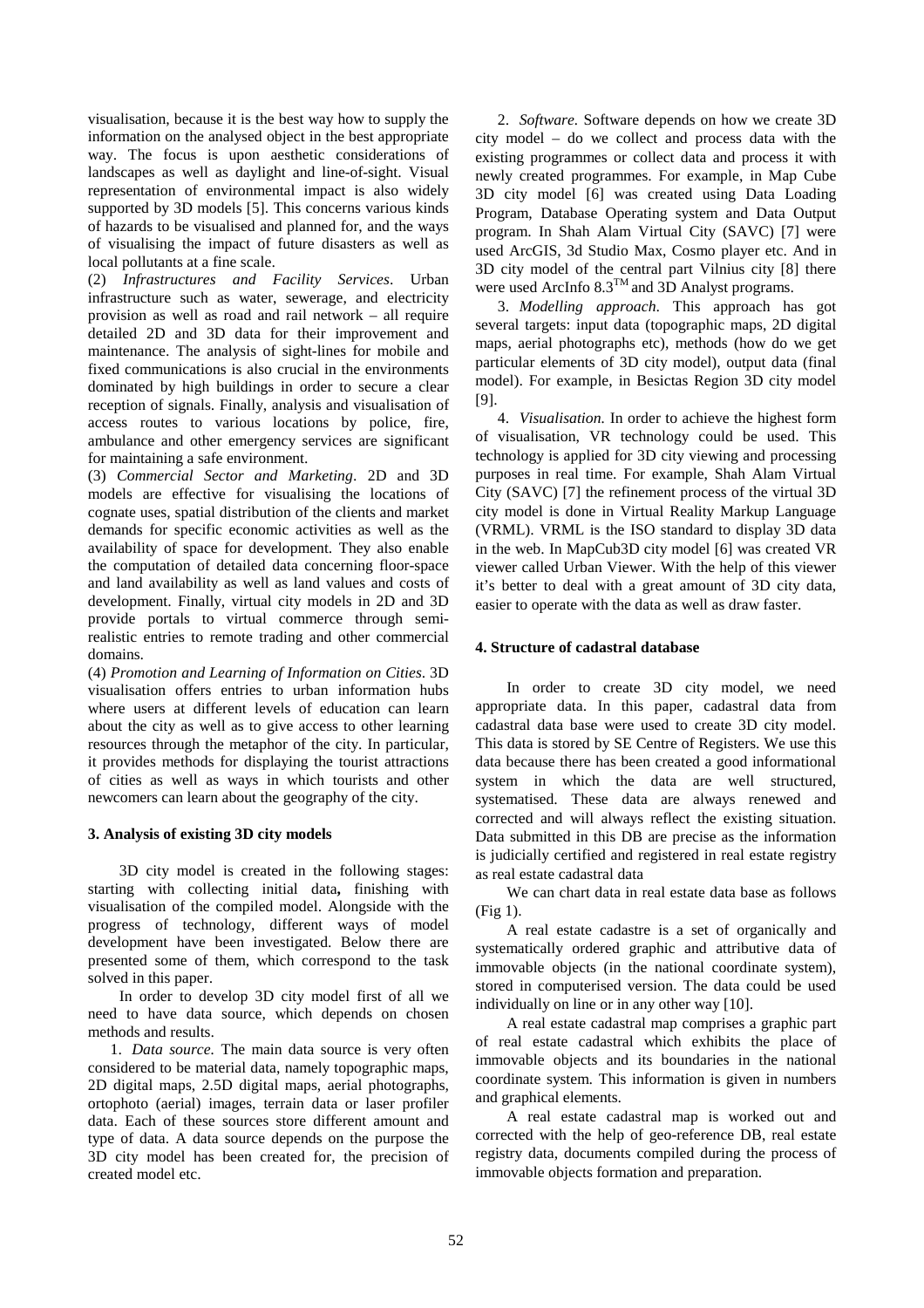The cadastral map embraces all the territory of the Republic of Lithuania. It consists of the following layers.



**Fig 1**. The chart of data in Real estate cadastre database

The real estate cadastral map is used for works related to territory planning, land cadastre projects implementation, for other cadastres and registries helping to determine real estate taxation and for other purpose [11].

When registering the real estate cadastral data into the National Real Estate Cadastre, the latter items are identified onto the real estate cadastral map. Before designation of real estate boundaries on the real estate cadastral map, the re-examination is executed to verify the layouts of the immovable things to be sure that the schemes have been properly formulated and positioned and to be able to detect as well as determine any real estate item in the territory of the Republic of Lithuania according to the applied data of the national coordinate system

There has been compiled a general computerised system to administer real estate property in Lithuania. This system incorporates attributive and graphical data on the parcels (cadastral data), ownership rights, restrictions and obligations of real estate usage, data on the structures themselves, apartments, engineering structures etc.

One of the constituent parts of cadastral information system of the National Land Cadastre is considered to be the graphical data on parcel boundaries, indicating buildings located on the parcels and submitting other required data. Before any parcel registration to be

performed at the National Registry Centre, the parcels are plotted onto the cadastre map as well as their size and geographic position is checked in regard to other parcels.

Graphical information is necessary in order to register a real estate item as well as one's rights of ownership to the item itself, to ensure the correctness and precision of the real estate registry data, to characterise the geographic location of registered parcel on the map and to plot it geometrically in respect to the neighbouring parcels.

# **5. Development of 3D city model**

In order to realise representation of 3D model, foremost we need to describe its composition, ie to create the system of representation of city model graphical elements (Fig 2). During a long-lasting development of cartography, the system of graphical elements has been elaborated and it contains structures, water system, road net, certain region boundaries, terrain surface, vegetation etc. The author has made an attempt to prove that those elements have to be considered as the essential ones and the proper presentation of city model has served for that purpose [12]. The main elements the visualisation of which is under consideration at this stage of investigation are to be regarded as terrain surface and buildings. Besides those two elements, other objects such as separate trees, streets, vegetation areas etc could be added to fully accomplish city model visualisation.



**Fig 2**. The chart of graphical elements of the city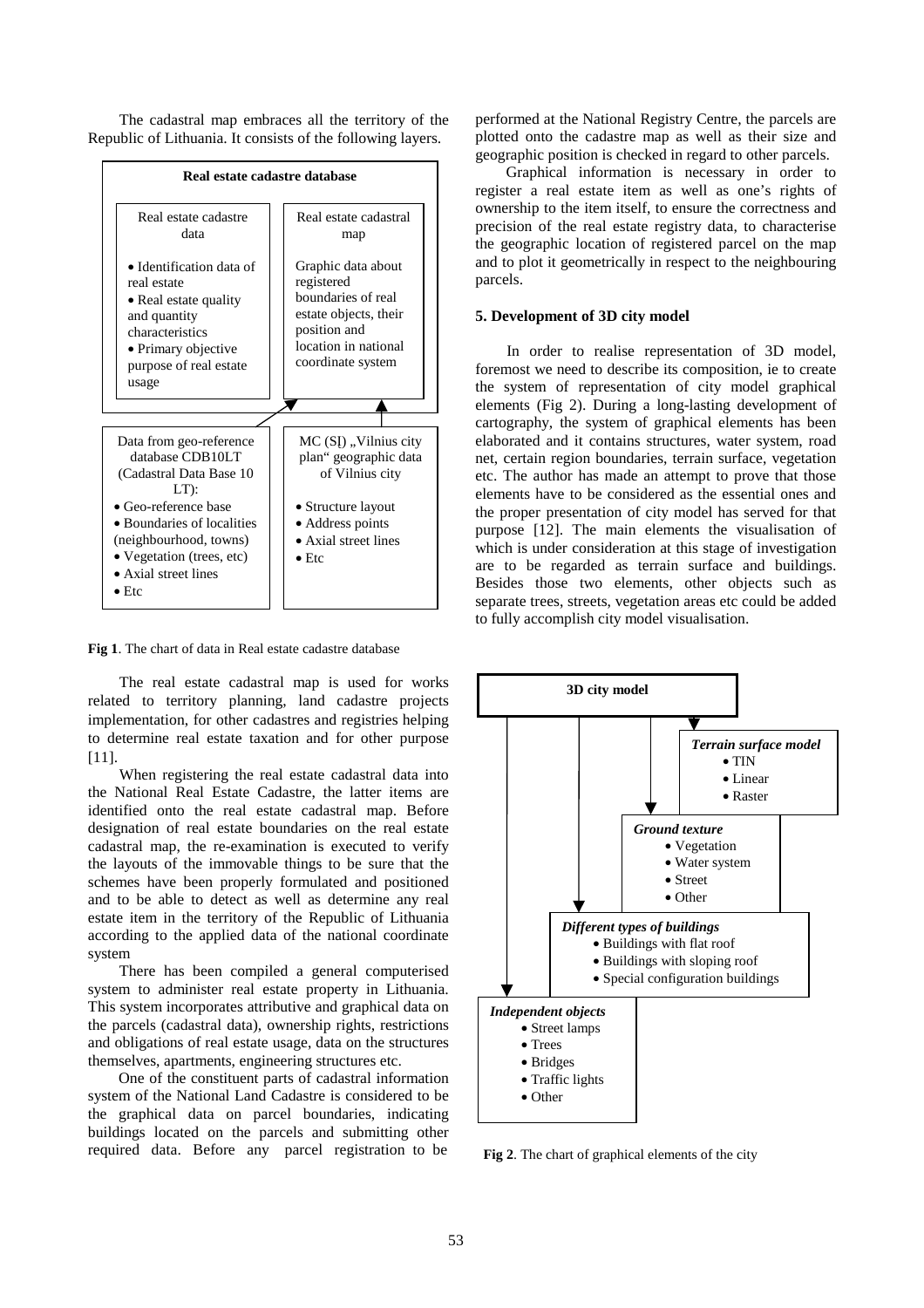

**Fig 3**. A scheme of application of cadastral data in 3D city model development

In executing urban planning and object visualisation within an appropriate scale suitability of the data received from CDB the terrain surface, buildings and other objects are considered sufficient for visualisation. The scheme in Fig 3 shows what object data could be received from Data Base of Governmental Centre of Registers and how the data could be used for development of 3D city.

## **6. Implementation**

According to the scheme of data circulation (Fig 3), program D3DCM (Development of 3D City Model) has been created, which enables the generation of digital

terrain surface and modelling of buildings applying cadastral information. D3DCM works as an extension of Autodesk Map® 3D 2005 program. This program has been chosen for 3D city visualisation, because it is a good tool for integration of CAD and GIS technologies. Autodesk Map® 3D 2005 supports the environment of MS Visual Basic® language for programming and editing. This language in integration with Microsoft Office Access® 2003 database has been used in creating D3DCM program. The D3DCM program enables the integration of data received from the National Registry Centre (this data is presented using ArcView® 8.2 program), and from CDB10LT (Cadastral Data Base 10LT) (data presented using ArcInfo® program).

D3DCM program applies continuously the renewed and judicially approved data received directly from the National Registry Centre and CDB10LT, that is why they reflect the real situation concerning the real estate. These data are accumulated in one place and that is why the data are harmonised; besides, these data are enough for developing the model of the **selected detailed city 3D.**

The National Registry Centre does not collect and store information on altitude points available for digital terrain surface generation. Since all data are received from CDB10LT, the data on the terrain surface altitude points have to be stored in the same place. They are stored in one of the layers of ArcInfo®. These layers, together with the information possessed on them, are transferred in the form of \*.xml file.

The buildings are visualised using extrude operation, when footprint perimeter is extruded through the proper altitude. Each building has its centroid, which has unique ID. In database table for each ID there is attached perimeter, area, z value, address and the number of floors. According to these parameters D3DCM program selects discrepancies between the drawing and data base recordings, recognises buildings as objects and makes it necessary to visualise the buildings 3D. The value of altitude is received from the database. Digital terrain surface model is generated in accordance with the chosen type version (linear-horizontal, TIN). Both objects are generated automatically, determining data base for building visualisation, and digital terrain surface model is generated by inserting the file containing altitude information and by selecting the desirable surface visualisation type.

D3DCM acts under such a principle. First of all, the vector data are imported from the National Register Center using ArcView ® 8.2 program. These data are stored in different shapefile layers. The geometry for a feature is stored as a shape comprising a set of vector coordinates. For creating 3D city model with D3DCM program we have to import essential layers with building perimeters and centroids of those perimeters. The layers with parameters of buildings and centroids of buildings are imported to Autodesk Map® 3D 2005 program and so creating in it *\*.dwg* type drawing with the corresponding layers (Fig 4).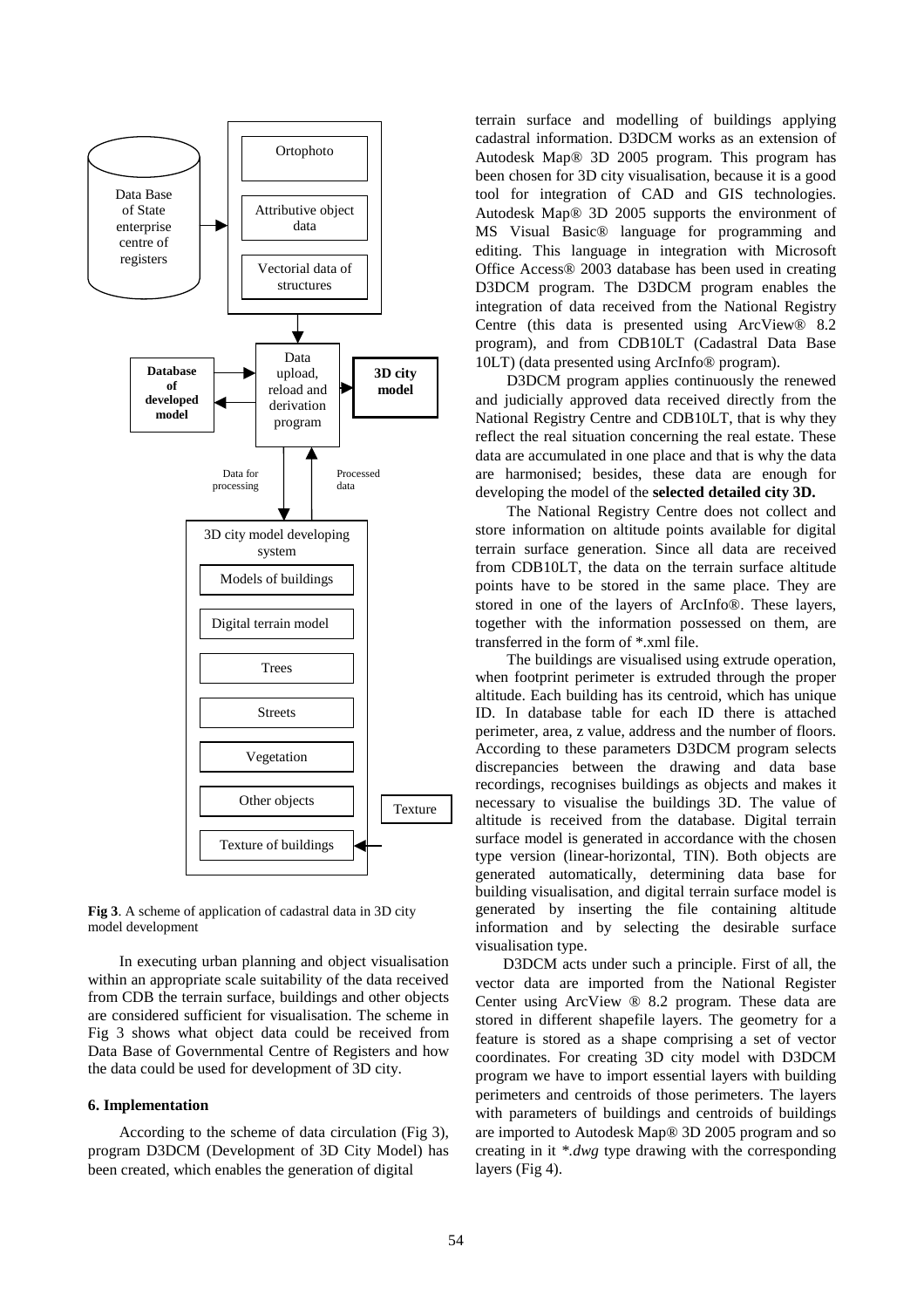

**Fig 4**. A fragment of \*.dwg drawing with buildings perimeters and buildings centroids

Then the data from National Register Center's Oracle® database are imported to the Microsoft Office Access® 2003 program which is also used by D3DCM program. In this case the data include parcel centroid ID (Fig 5), parcel area, parcel perimeter, altitude value z and other additional data (address of building, building type, floor quantity, year of construction etc). The three first data are required for the altitude extrusion of buildings. There might be supplied more data in accordance with the possessed data stored in database, the aim of the model compiled and the needs of the user.

| ID | AREA I    | <b>PERIMETER</b> |    | LINKS QTY | Adresas               | Aukst Sk |
|----|-----------|------------------|----|-----------|-----------------------|----------|
|    | 620.196   | 99.623           | 12 |           | 1 R.Jankausko 15   3  |          |
|    | 1037.69   | 130.485          | 14 |           | 1 R.Jankausko 16   11 |          |
|    | 3 870.006 | 118.971          | 23 |           | 1 R.Jankausko 17   12 |          |
|    | 1296.61   | 144.28           | 33 |           | 1 R.Jankausko 18   12 |          |
| 51 | 822.171   | 115.643          | 12 |           | 1 R.Jankausko 19 19   |          |
| 61 | 624 917   | 101 999          |    |           | 1 Rulankausko 2015    |          |

**Fig 5**. The table of buildings database



**Fig 6**. A dialog box of 3D city model development

There is presented a dialog box of 3D city in Fig 6 model development. The dialog box consists of two parts: *Extrusion of buildings* (for buildings vizualisation) and *Surface management* (for terrain surface visualisation). In order to visualise buildings firstly it is needed to indicate the data base from which the data are going to be chosen on buildings (*Choose Database*), then to choose the layer of the drawing, in which there are the centroids of buildings and then to synchronise the data base (*Synchronise Database*), ie to check if the data on the drawing correspond to the data of the table. Then it becomes possible to extrude the selected object (*Extrude Selected Obj*) or obtain information on the chosen object. For the visualisation of the terrain surface there is selected .xml file (*Choose XML File*) and the type of the chosen display style (*Choose Display Style*).



**Fig 7**. 3D city model presented in linear-horizontal terrain surface display style

D3DCM program automatically generates terrain surface and buildings (Fig 7). While continuing the implementation of this 3D city model, such objects as separate trees, vegetation areas, bridges and streets have to be added. Visualisation of these objects, taking into consideration their peculiarities, is available in accordance with the analogous way provided with the building vizualisation.

#### **7. Conclusions**

After having analysed the structure of cadastral data it is possible to conclude, that this system shall have to be applicable for development of any selected 3D city model, because it has the appropriate initial data, namely orthophoto, vector data (footprint perimeters of buildings), point data (altitude points of terrain surface, location points of trees). The data are presented in an applicable form, because a similar information is grouped into appropriate layers. Data from one layer use the same table of attributive database. Data are stored in one place. The implication is that we do not waste time for data collecting from various institutions to match it. Moreover, there is an additional advantage for this database usage, namely the feature of regular data renewal. The data do not indicate a designed situation, but the real or true to life situation, because in this database itself there is stored only the precise information judicially authorised and registered under the real estate registry as authentic real estate cadastral data

There has been created an algorithm on the experience in modelling 3D city models as well as on the bases of cadastral information system analysis. This algorithm enables the automation of the main stages of model development, in accordance with reliable and constantly renewable initial data.